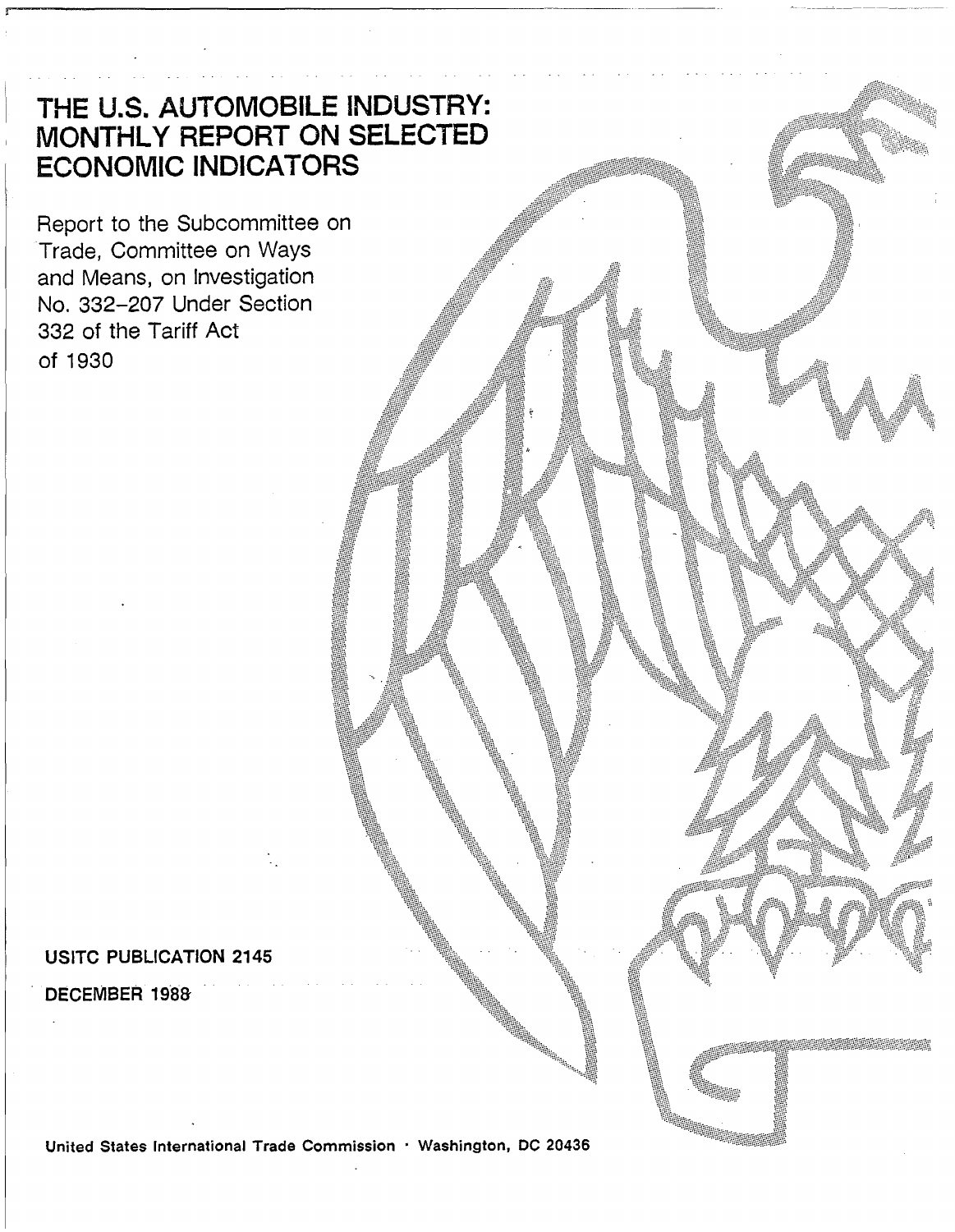#### UNITED STATES INTERNATIONAL TRADE COMMISSION

## COMMISSIONERS

Anne E. Brunsdale, Acting Chairman Alfred E. Eckes Seeley G. Lodwick David B. Rohr Ronald A. Cass Don E. Newquist

> Office of Industries Vern Simpson, Acting Director

*This report was prepared principally by* 

Juanita S. Kavalauskas

Transportation Branch

Machinery and Equipment Division

·'

Address all communications to Kenneth R. Mason, Secretary to the Commission United States International Trade Commission Washington, DC 20436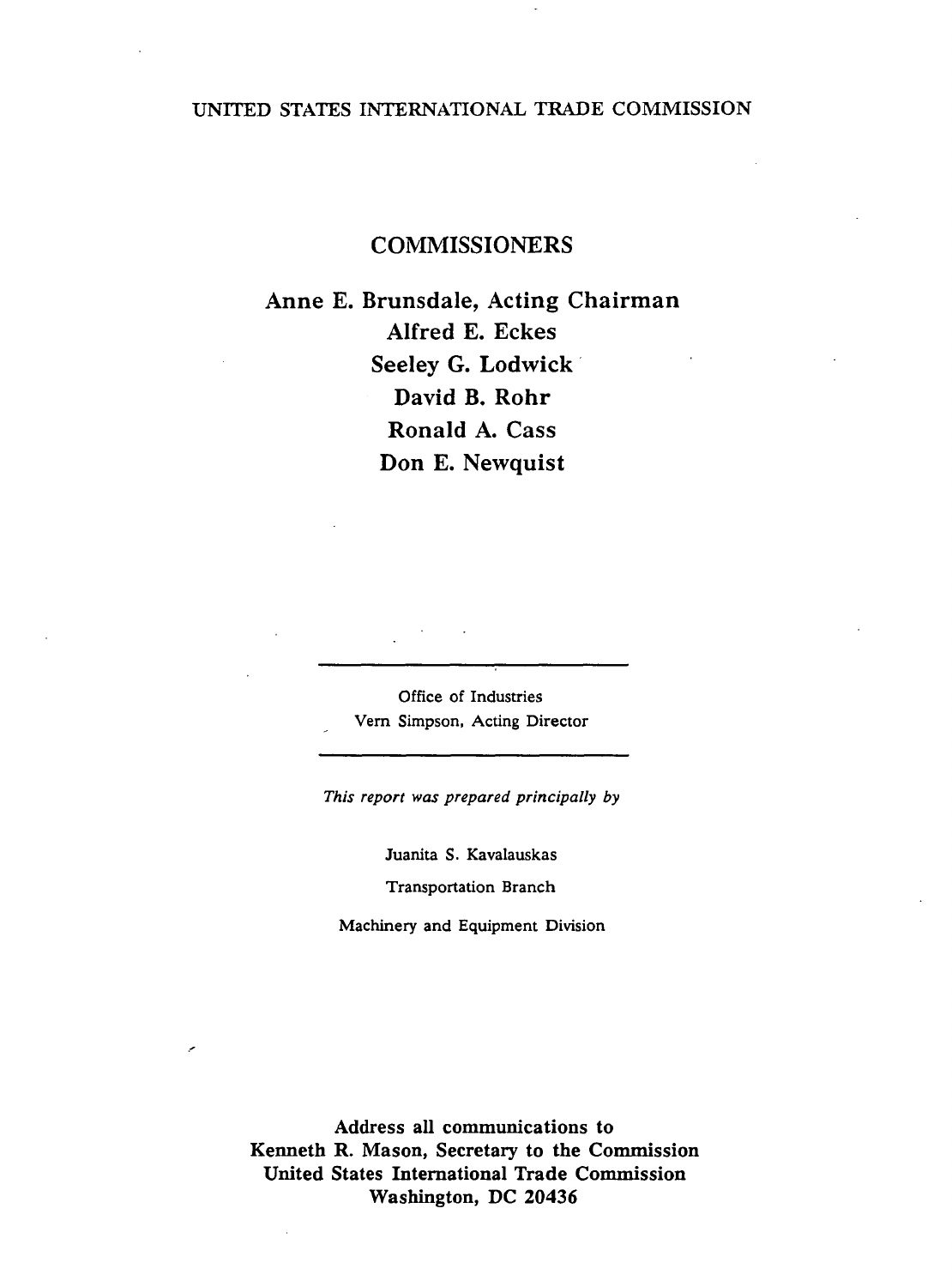## C 0 N T E N T S

 $\mathcal{L}(\mathcal{A})$  ,  $\mathcal{L}(\mathcal{A})$ 

 $\mathcal{F}_{\text{max}}$  , where  $\mathcal{F}_{\text{max}}$ 

l.

×

 $\ddot{\phantom{0}}$ 

 $\ddot{\phantom{a}}$ 

### Tables

| 1. | New passenger automobiles: U.S. retail sales of domestic<br>production, production, inventory, days' supply, and<br>employment, by specified periods, December 1986-November 1988             | $\mathbf{1}$   |
|----|-----------------------------------------------------------------------------------------------------------------------------------------------------------------------------------------------|----------------|
| 2. | New passenger automobiles: U.S. imports for consumption, by<br>principal sources and by specified periods, November 1986-                                                                     |                |
|    |                                                                                                                                                                                               | 2              |
| 3. | Lightweight automobile trucks and bodies and cab/chassis for<br>lightweight automobile trucks: U.S. imports for consumption,<br>by principal sources and by specified periods, November 1986- |                |
|    |                                                                                                                                                                                               | 3              |
| 4. | New passenger automobiles: U.S. exports of domestic<br>merchandise, by principal markets and by specified periods,                                                                            |                |
|    | November 1986-October 1988                                                                                                                                                                    | 4              |
| 5. | Lightweight automobile trucks and bodies and cab/chassis for<br>lightweight automobile trucks: U.S. exports of domestic<br>merchandise, by principal markets and by specified periods,        |                |
|    |                                                                                                                                                                                               | 5.             |
| 6. | New passenger automobiles: Sales of domestic and imported<br>passenger automobiles and sales of imported passenger                                                                            |                |
|    | automobiles as a percent of total U.S. sales, by specified                                                                                                                                    |                |
|    |                                                                                                                                                                                               | 6              |
| 7. | New passenger automobiles: Price indexes, by specified periods,                                                                                                                               | 6              |
| 8. | New passenger automobiles: Retail price changes in the U.S.                                                                                                                                   | $\overline{7}$ |
| 9. | Manufacturers' suggested retail prices of selected U.S. and                                                                                                                                   |                |
|    | Japanese automobiles, April 1981-December 1988                                                                                                                                                | 8∸             |

l,

#### Page

 $\sim$ 

 $\hat{\mathcal{A}}$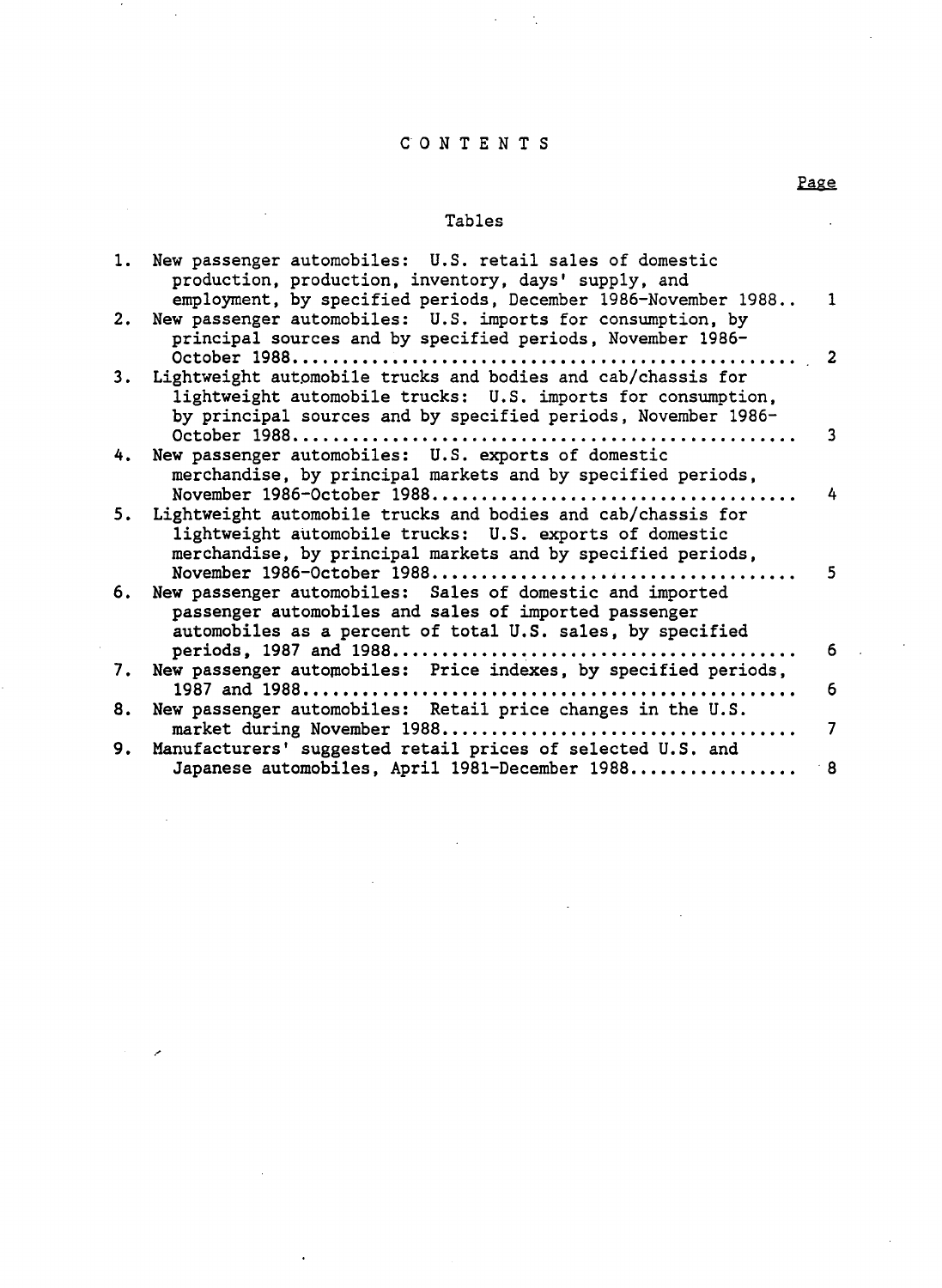$\mathcal{L}^{\text{max}}_{\text{max}}$  ,  $\mathcal{L}^{\text{max}}_{\text{max}}$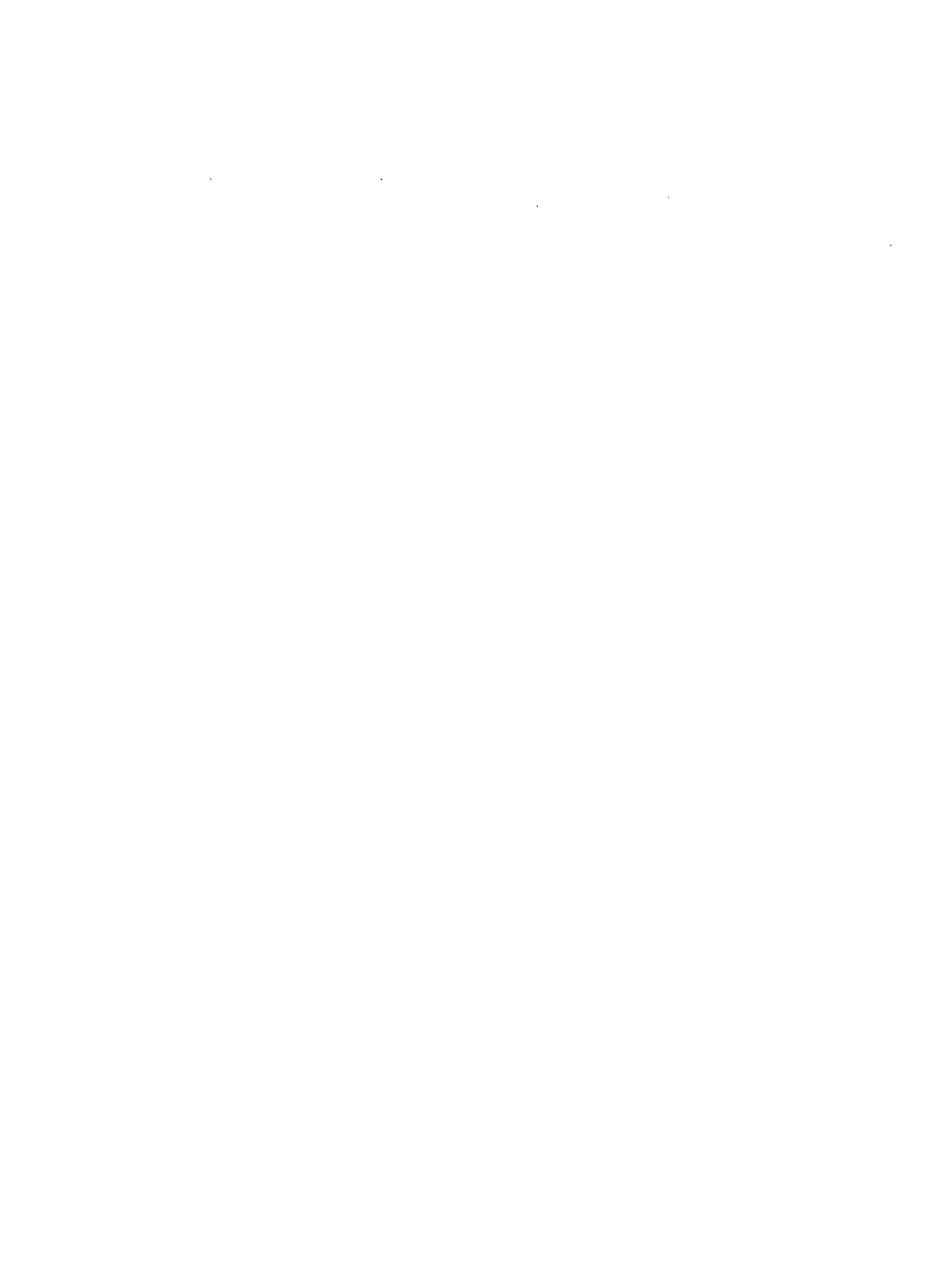Table 1.--New passenger automobiles: U.S. retail sales of domestic production, production, inventory, days' supply, and employment, by specified periods, December 1986-November 1988

|                         |             |           | (In thousands of units; thousands of employees) |                |                |
|-------------------------|-------------|-----------|-------------------------------------------------|----------------|----------------|
|                         | $1987 - 88$ |           |                                                 | 1986-87        |                |
|                         | Oct.        | Nov.      | Dec. 1987-                                      | Nov.           | Dec. 1986-     |
| <u>Item</u>             | 1988        | 1988      | Nov. 1988                                       | 1987           | Nov. 1987      |
| Retail sales of domes-  |             |           |                                                 |                |                |
| tic production:         |             |           |                                                 |                |                |
| Subcompact              | 100         | 90        | 1,306                                           | 76             | 1,409          |
| Compact                 | 146         | 131       | 1,723                                           | 120            | 1,643          |
| Intermediate            | 215         | 208       | 2,882                                           | 176            | 2,561          |
| Standard                | 71          | 64        | 991                                             | 68             | 1,002          |
| Luxury                  | 56          | 54        | 611                                             | 46             | 585            |
| $Total$                 | 588         | 548       | 7.514                                           | 486            | 7,200          |
| Production:             |             |           |                                                 |                |                |
| Subcompact              | 106         | 100       | 1,192                                           | 94             | 1,251          |
| Compact                 | 170         | 164       | 1,738                                           | 145            | 1,727          |
| Intermediate            | 252         | 249       | 2,756                                           | 218            | 2,898          |
| Standard                | 68          | 61        | 713                                             | 61             | 851            |
| Luxury                  | 70          | 72        | 707                                             | 65             | 687            |
| $Total$                 | 667         | 646       | 7,105                                           | 584            | 7,415          |
| Inventory:              |             |           |                                                 |                |                |
| Subcompact              | 253         | 275       | 1/                                              | 270            | 1/             |
| Compact                 | 275         | 297       | 1/                                              | 304            | 1/             |
| Intermediate            | 650         | 707       | 1/                                              | 742            | $\mathbf{1}$ / |
| Standard                | 183         | 198       | 1/                                              | 202            | 1/             |
| Luxury                  | 125         | 135       | 1/                                              | 169            | 1/             |
| $Total$                 | 1,488       | 1,612     | $\frac{1}{2}$                                   | 1.687          | 1/             |
| Days' supply: 2/        |             |           |                                                 |                |                |
| Subcompact              | 66          | 55        | $\mathbf{1} /$                                  | 85             | <u>1/</u>      |
| Compact                 | 49          | 53        | 1/                                              | 61             | $\mathbf{1} /$ |
| Intermediate            | 79          | 74        | 1/                                              | 101            | 1/             |
| Standard                | 67          | 70        | $\mathbf{1} /$                                  | 71             | 1/             |
| Luxury                  | 58          | 60        | 1/                                              | 88             | 1/             |
| Average                 | 66          | 73        | 1/                                              | 83             | 1/             |
| Employment: 3/          |             |           |                                                 |                |                |
| Total employees $4/859$ |             | 830<br>5/ | 1/                                              | <u>6</u> / 841 | $\mathbf{1} /$ |
| Production workers 4/   | 671         | 645<br>5/ | 1/                                              | 6/655          | 1/             |

*11* Not applicable.

2/ Days' supply is an average for each class size which is determined by the previous month's retail sales.

3/ Employment data are for SIC 371 (motor vehicles and motor vehicle equipment). 4/ Data are for September 1988, revised.

5/ Data are for Oct. 1988.

*QI* Data are for Oct. 1987.

Source: Retail sales and production, Data Resources, Inc. Auto Information Bank; days' supply and inventory, Automotive News; and employment, U.S. Department of Labor.

Note.-~Because of rounding, figures may not add to the totals shown.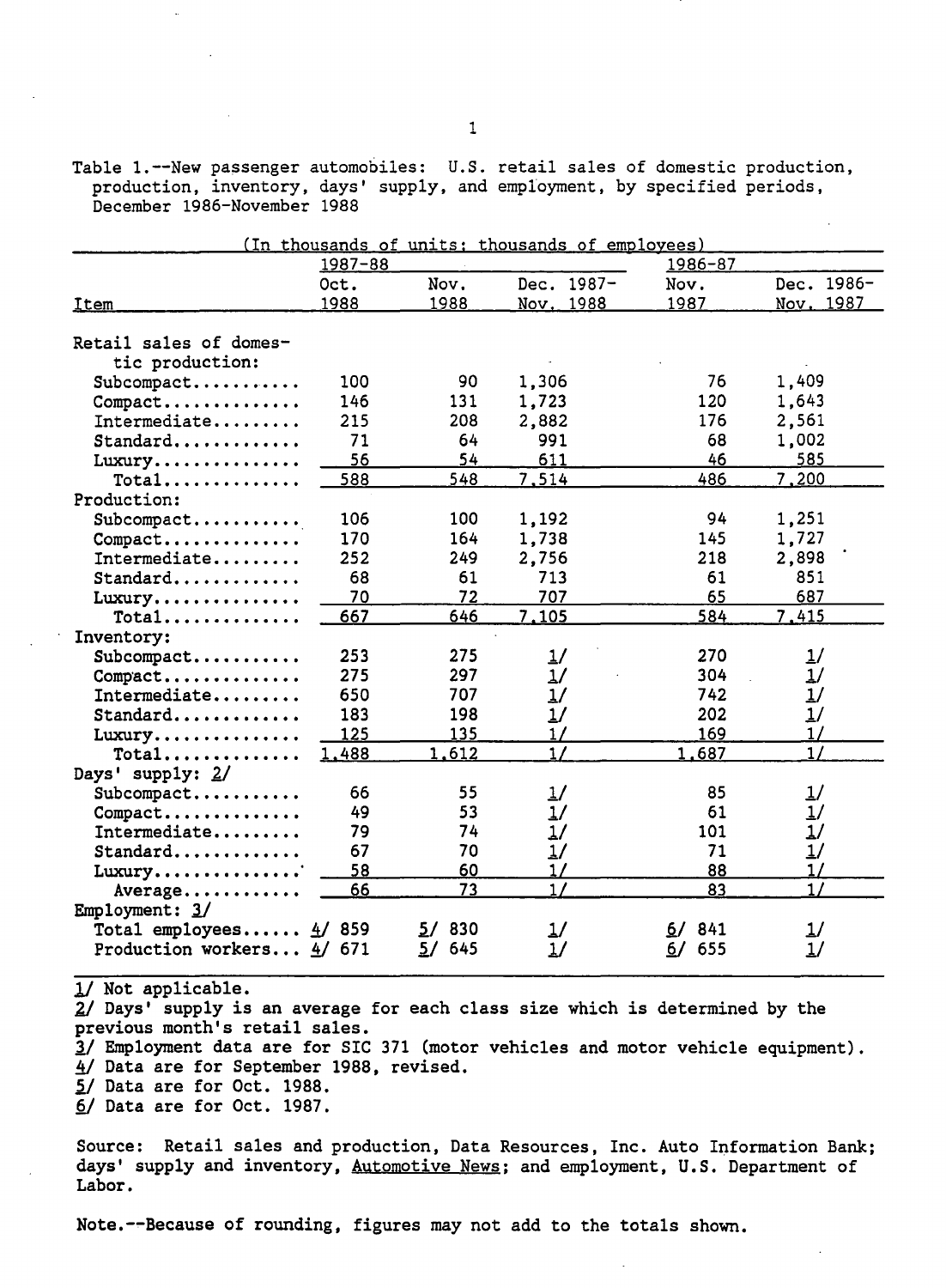|                        | 1987-88   |             |                       | 1986-87   |            |
|------------------------|-----------|-------------|-----------------------|-----------|------------|
|                        | September | October     | Nov. 1987-            | Oct.      | Nov. 1986- |
| Source                 | 1988      | 1988        | Oct. 1988             | 1987      | Oct. 1987  |
|                        |           |             | Quantity (units)      |           |            |
| Japan                  | 146,261   | 216,155     | 2,132,717             | 232,054   | 2,449,588  |
| Canada                 | 100,507   | 101,543     | 1,197,244             | 81,467    | 925,736    |
| West Germany           | 23,208    | 20,193      | 276,861               | 26,617    | 381,040    |
| Korea                  | 47,759    | 27,679      | 453,146               | 34,576    | 356,444    |
| Sweden                 | 7,843     | 12,285      | 108,915               | 11,364    | 146,566    |
| Mexico                 | 13,086    | 15,113      | 148,022               | 15,107    | 100,607    |
| Yugoslavia             | 36        | 1,001       | 33,547                | 5,479     | 52,582     |
| United Kingdom         | 1,598     | 3,238       | 34,358                | 3,726     | 46,085     |
| $Italy \ldots \ldots$  | 115       | 123         | 6,314                 | 475       | 21,147     |
| France                 | 1,028     | 849         | 15,584                | 1,921     | 28,786     |
| $Brazil$               | 6,121     | $\mathbf 0$ | 65,521                | 8,454     | 32,951     |
| All other              | 1,235     | 1,952       | 18,416                | 2,336     | 17,748     |
| $Total$                | 348,797   | 400,131     | 4,490,645             | 423,576   | 4,559,280  |
|                        |           |             | Value (1.000 dollars) |           |            |
| Japan                  | 1,348,476 | 2,032,008   | 19,637,509            | 2,086,141 | 21,593,448 |
| Canada                 | 1,136,407 | 1,149,601   | 13,303,348            | 927,751   | 10,004,243 |
| West Germany           | 541,917   | 497,553     | 6,692,406             | 692,284   | 8,831,041  |
| Korea                  | 264,067   | 152,720     | 2,429,556             | 180,284   | 1,813,519  |
| Sweden                 | 126,541   | 198,401     | 1,698,411             | 173,193   | 1,991,672  |
| Mexico                 | 111,584   | 131,370     | 1,268,360             | 131,077   | 957,029    |
| Yugoslavia             | 108       | 2,237       | 89,412                | 13,707    | 287,938    |
| United Kingdom         | 53,930    | 106,720     | 995,122               | 97,923    | 982,467    |
| Italy                  | 4,489     | 6,962       | 151,327               | 11,927    | 227,496    |
| France                 | 11,854    | 9,757       | 168,198               | 19,733    | 207,167    |
| $Brazil \ldots \ldots$ | 36,196    | 0           | 368,145               | 43,449    | 160,986    |
| All other              | 18,302    | 29,612      | 288,080               | 37,265    | 273,935    |
| $Total$                | 3,653,569 | 4,316,941   | 47,089,875            | 4,414,574 | 47,380,941 |

Table 2.--New passenger automobiles: U.S. imports for consumption, by principal sources and by specified periods, November 1986-0ctober 1988 1/

1/ Data include imports into Puerto Rico and TSUSA items 692.1005-692.1008; data do not include automobiles assembled in U.S. foreign trade zones.

Source: Compiled from official statistics of the U.S. Department of Commerce.

Note.--Because of rounding, figures may not add to the totals shown.

 $\overline{\phantom{a}}$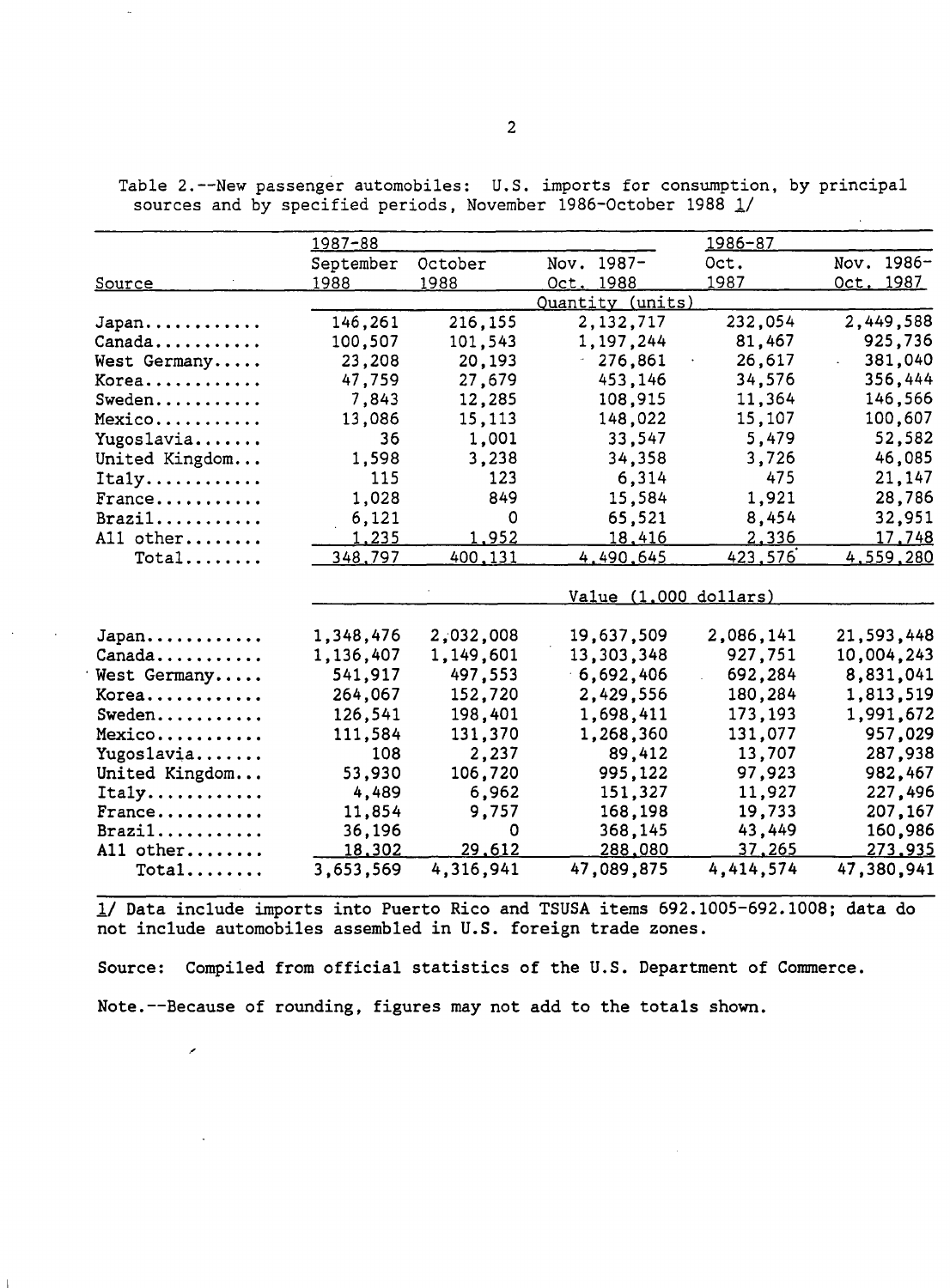Table 3.--Lightweight automobile trucks  $1/$  and bodies and cab/chassis for lightweight automobile trucks: U.S. imports for consumption, by principal sources and by specified periods, November 1986-October 1988 2/

|               | $1987 - 88$ |         |                       | $1986 - 87$   |                  |  |
|---------------|-------------|---------|-----------------------|---------------|------------------|--|
|               | September   | October | Nov. 1987-            | Oct.          | $1986 -$<br>Nov. |  |
| <u>Source</u> | 1988        | 1988    | Oct. 1988             | 1987          | Oct. 1987        |  |
|               |             |         | Quantity              | $(units)$ 3/  |                  |  |
| Japan         | 28,927      | 45,569  | 564,693               | 49,477        | 822,139          |  |
| Canada        | 26,798      | 26,694  | 282,901               | 11,978        | 168,610          |  |
| Mexico        |             | 0       | 36                    | 30            | 13,592           |  |
| All other     | 1,181       | 11      | 2,642                 | 625           | 1,935            |  |
| $Total$       | 56,908      | 72,274  | 850,272               | 62,110        | 1,006,276        |  |
|               |             |         | Value (1,000 dollars) |               |                  |  |
|               |             |         |                       |               |                  |  |
| Japan         | 177,800     | 297,788 | 3,271,245             | 266,566       | 4,477,403        |  |
| Canada        | 306,986     | 307,120 | 3,177,971             | 109,298       | 1,565,959        |  |
| Mexico        | 1,301       | 505     | 7,829                 | 191           | 106,173          |  |
| All other     | 16,284      | 5,933   | 153,302               | <u>12,099</u> | 55,050           |  |
| $Total$       | 502,372     | 611,346 | 6,610,347             | 388,144       | 6,204,585        |  |

1/ Defined as not over 10,000 pounds gvw.

*2J* Partially estimated, all data include imports into Puerto Rico.

 $\overline{3}$ / Quantity data include complete trucks and cab/chassis, but exclude bodies.

Source: Compiled from official statistics of the U.S. Department of Commerce, except as noted.

Note.--Because of rounding, figures may not add to the totals shown.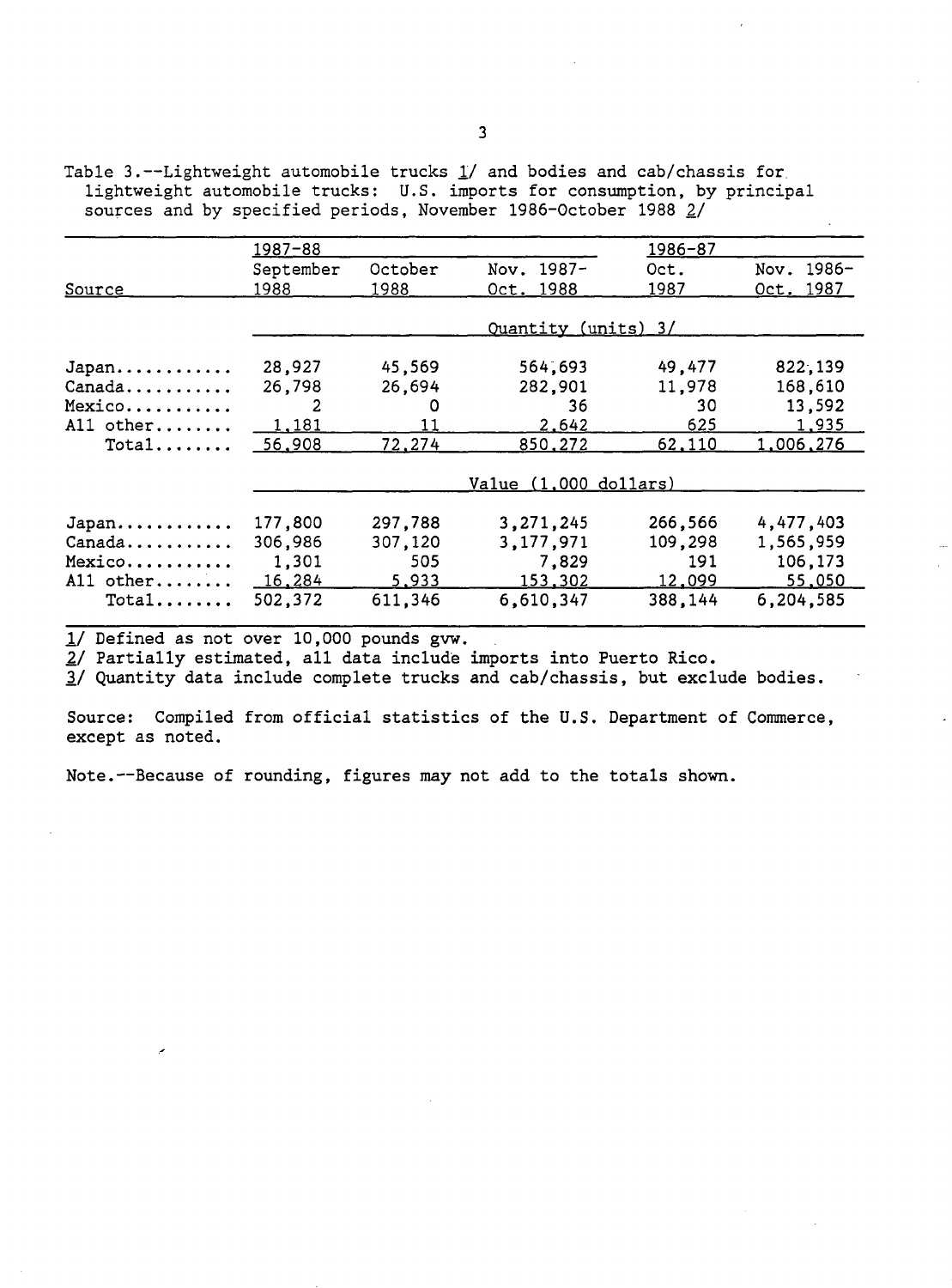Table 4.--New passenger automobiles: U.S. exports of domestic merchandise, by principal markets and by specified periods, November 1986-0ctober 1988

|           | $1987 - 88$           |         | 1986-87    |         |            |  |  |  |  |
|-----------|-----------------------|---------|------------|---------|------------|--|--|--|--|
|           | September             | October | Nov. 1987- | October | Nov. 1986- |  |  |  |  |
| Market    | 1988                  | 1988    | Oct. 1988  | 1987    | Oct. 1987  |  |  |  |  |
|           | Quantity (units)      |         |            |         |            |  |  |  |  |
| Canada    | 66,180                | 50,084  | 627,719    | .43,938 | 550,218    |  |  |  |  |
| Japan     | 4,562                 | 2,216   | 17,719     | 744     | 3,970      |  |  |  |  |
| All other | 7,156                 | 13,955  | 123,369    | 6,702   | 56,083     |  |  |  |  |
| $Total$   | 77,898                | 66,255  | 769,003    | 51,384  | 610,271    |  |  |  |  |
|           | Value (1,000 dollars) |         |            |         |            |  |  |  |  |
| Canada    | 508.674               | 675,773 | 6,384,089  | 466,734 | 5,434,792  |  |  |  |  |
| Japan     | 28,814                | 52,236  | 223,212    | 10,762  | 62,795     |  |  |  |  |
| All other | 179,906               | 89,054  | 1,581,247  | 91,955  | 748,655    |  |  |  |  |
| $Total$   | 717,394               | 817,063 | 8,188,548  | 569,451 | 6,246,242  |  |  |  |  |

Source: Compiled from official statistics of the U.S. Department of Commerce.

Note.--Because of rounding, figures may not add to the totals shown.

·'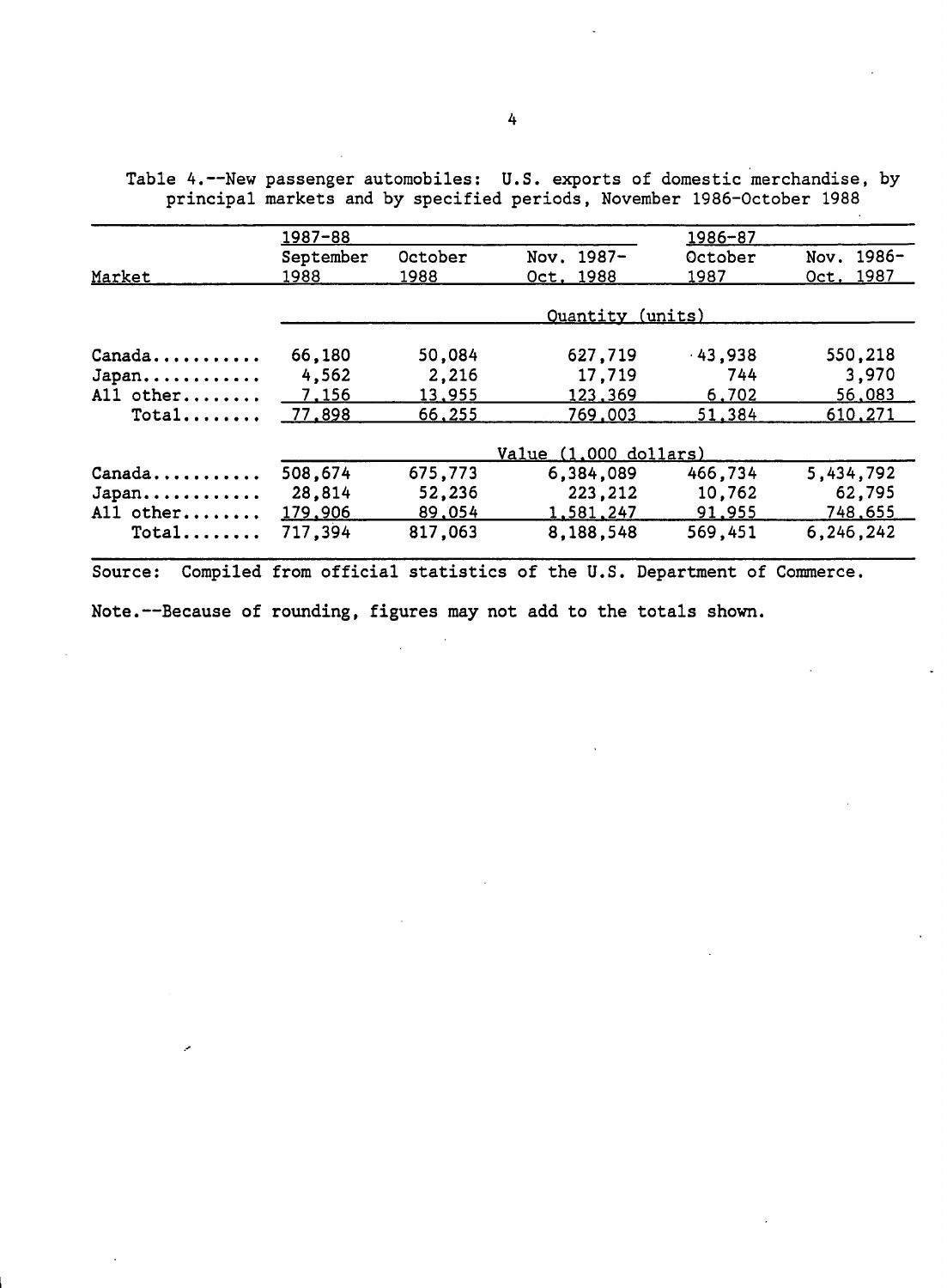Table 5.--Lightweight automobile trucks 1/ and bodies and cab/chassis for lightweight automobile trucks: U.S. exports of domestic merchandise, by principal markets and by specified periods, November 1986-October 1988 2/

|                               | $1987 - 88$             |                 | 1986-87                 |                 |                         |  |  |  |
|-------------------------------|-------------------------|-----------------|-------------------------|-----------------|-------------------------|--|--|--|
| Market                        | September<br>1988       | October<br>1988 | Nov. 1987-<br>Oct. 1988 | October<br>1987 | Nov. 1986-<br>Oct. 1987 |  |  |  |
|                               | Quantity (units) 3/     |                 |                         |                 |                         |  |  |  |
|                               |                         |                 |                         |                 |                         |  |  |  |
| $Canada \ldots \ldots \ldots$ | 13,982                  | 12,809          | 166,294                 | 12,848          | 154,842                 |  |  |  |
| All other                     | 1,397                   | 3,289           | 28,779                  | 2,038           | 14,060                  |  |  |  |
| $Total$                       | 15,379                  | 16,098          | 195,073                 | 14,887          | 168,903                 |  |  |  |
|                               | Value $(1,000$ dollars) |                 |                         |                 |                         |  |  |  |
| Canada                        | 145,540                 | 136,238         | 1,675,767               | 129,822         | 1,470,218               |  |  |  |
| All other                     | $-14,569$               | 43,184          | 358,607                 | 28,573          | 165,487                 |  |  |  |
| $Total$                       | 160,110                 | 179,422         | 2,034,373               | 158,394         | 1,635,705               |  |  |  |

1/ Defined as not over 10,000 pounds gvw.

*21* Partially estimated.

1/ Quantity data include complete trucks and cab/chassis, but exclude bodies.

Source: Compiled from official statistics of the U.S. Department of Commerce, except as noted.

Note.--Because of rounding, figures may not add to the totals shown.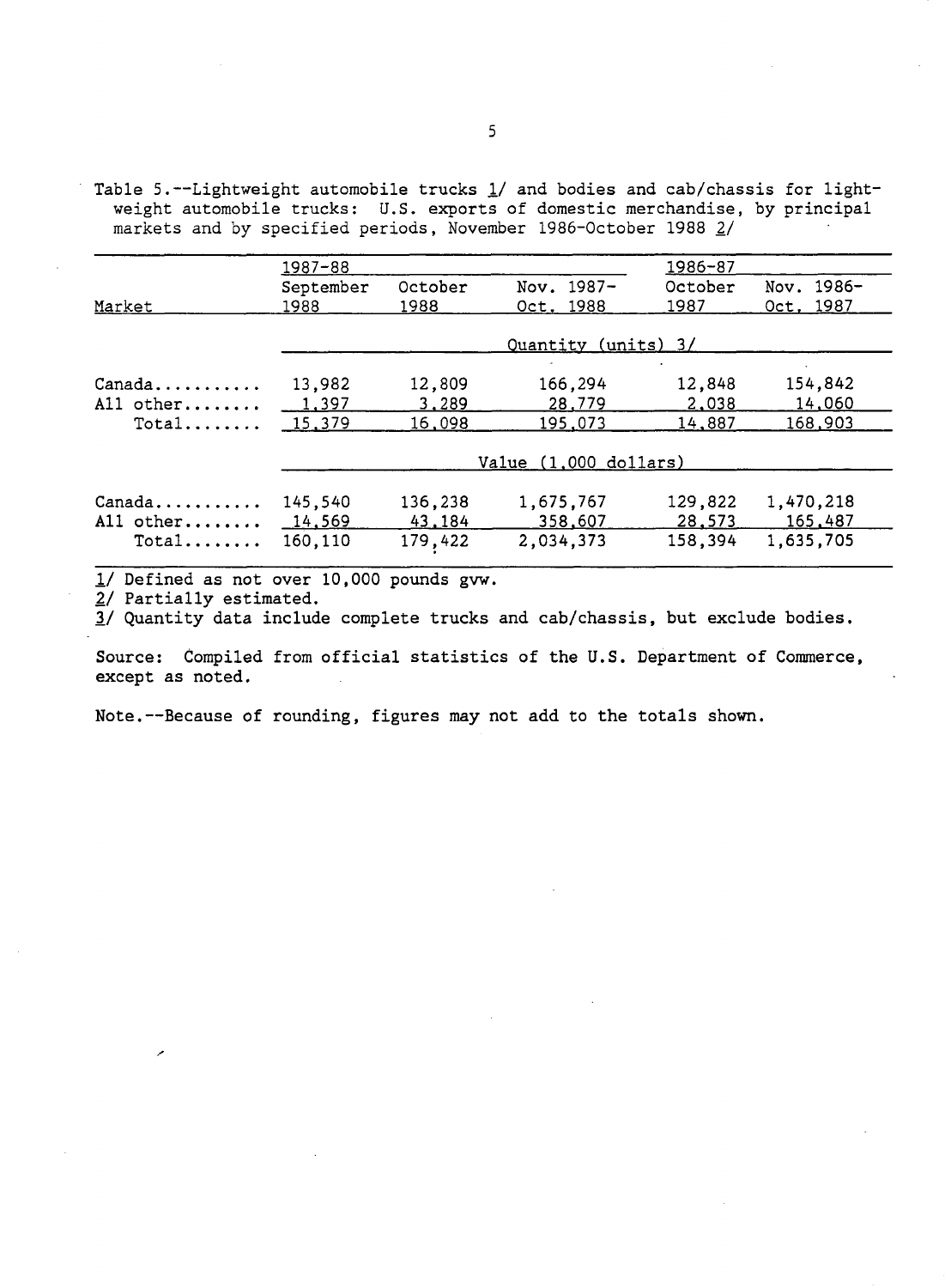Table 6.--New passenger automobiles: Sales of domestic and imported passenger automobiles and sales of imported passenger automobiles as a percent of total U.S. sales, by specified periods, 1987 and 1988

|                     | Sales of- |                       |               |                                       |                      |           | Ratio of im-  |      |
|---------------------|-----------|-----------------------|---------------|---------------------------------------|----------------------|-----------|---------------|------|
|                     | Domestic  |                       | Imported      |                                       | Total U.S.           |           | port sales to |      |
|                     |           | <u>automoblies 1/</u> |               | <u>automobiles 2/</u><br><u>sales</u> |                      |           | total sales   |      |
| <b>Period</b>       | 1988      | 1987                  | <u> 1988 </u> | <u> 1987 </u>                         | <u> 1988 </u>        | 1987      | 1988          | 1987 |
|                     |           |                       | Quantity      | (units)                               |                      |           | --Percent---  |      |
| January             | 531,225   | 427,678               | 229,459       | 197,941                               | 760,684              | 625,619   | 30.2          | 31.6 |
| February            | 649,059   | 556,953               | 235,212       | 220,162                               | 884,271              | 777,115   | 26.6          | 28.3 |
| $Jan.-Feb$          | 1,180,284 | 984,631               | 464,671       |                                       | 418, 103 1, 644, 955 | 1,402,734 | 28.2          | 29.8 |
| March               | 733,738   | 682,117               | 269,433       |                                       | 247,966 1,003,171    | 930,083   | 26.9          | 26.7 |
| $Jan.-Mar$          | 1,914,022 | 1,666,748             | 734,104       |                                       | 666,069 2,648,126    | 2,332,817 | 27.7          | 28.6 |
| Apri1               | 651,560   | 691,803               | 247,020       | 242,374                               | 898,580              | 934,197   | 27.5          | 25.9 |
| $Jan.-Apr$          | 2,565,582 | 2,358,551             | 981,124       |                                       | 908, 443 3, 546, 706 | 3,267,014 | 27.7          | 27.8 |
| May                 | 701,987   | 622,303               | 268,906       | 260,514                               | 970,893              | 882,817   | 27.7          | 29.6 |
| Jan.-May 3,267,569  |           | 2,980,854             | 1,250,030     |                                       | 1,168,977 4,517,599  | 4,149,831 | 27.7          | 28.2 |
| $June \dots \dots$  | 722,364   | 656,727               | 284,200       |                                       | 281,555 1,006,564    | 938,282   | 28.2          | 30.0 |
| Jan.-June           | 3,989,933 | 3,637,581             | 1,534,230     |                                       | 1,450,532 5,524,163  | 5,088,113 | 27.8          | 28.5 |
| $July \dots \dots$  | 602,546   | 611,035               | 257,509       | 304,795                               | 860,055              | 915,830   | 29.9          | 33.3 |
| Jan.-July 4,592,479 |           | 4,248,616             | 1,791,739     |                                       | 1,755,327 6,384,218  | 6,003,943 | 28.1          | 29.2 |
| August              | 600,026   | 653,974               | 281,989       | 308,641                               | 882,015              | 962,615   | 32.0          | 32.1 |
| Jan.-Aug            | 5,192,505 | 4,902,590             | 2,073,728     |                                       | 2,063,968 7,266,233  | 6,966,558 | 28.5          | 29.6 |
| September           | 576,535   | 613,208               | 248,727       | 286,756                               | 825,262              | 899,964   | 30.1          | 31.9 |
| Jan.-Sept           | 5,769,040 | 5,515,798             | 2,322,455     |                                       | 2,350,724 8,091,495  | 7,866,522 | 28.7          | 29.9 |
| October             | 589,815   | 523,872               | 242,448       | 273,607                               | 832,263              | 797,479   | 29.1          | 34.3 |
| Jan.-Oct 6,358,855  |           | 6,039,670             | 2,564,903     |                                       | 2,624,331 8,923,758  | 8,664,001 | 29.6          | 30.3 |
| November            | 552,049   | 485,968               | 238,722       | 246,084                               | 790,711              | 732,052   | 30.2          | 33.6 |
| Jan.-Nov 6,910,904  |           | 6,525,638             | 2,803,625     |                                       | 2,870,415 9,714,469  | 9,396,053 | 28.9          | 30.5 |

l/ Domestic automobile sales include U.S. and Canadian-built automobiles sold in the United States.

*ZI* Does not include automobiles imported from Canada.

Source: Automotive News.

Table 7.--New passenger automobiles: Price indexes, by specified periods, 1987 and 1988 l/

|                                            | 1988              |                 |                   |                 | 1987 and 1988   |                   |  |  |
|--------------------------------------------|-------------------|-----------------|-------------------|-----------------|-----------------|-------------------|--|--|
| Item                                       | September<br>1988 | October<br>1988 | Percent<br>change | October<br>1987 | October<br>1988 | Percent<br>change |  |  |
| Consumer Price<br>Index:                   |                   |                 |                   |                 |                 |                   |  |  |
| Unadjusted 116.8<br>Seasonally             |                   | 117.7           | $+0.8$            | 115.2           | 117.7           | $+2.2$            |  |  |
| adjusted 117.8<br>Producer Price<br>Index: |                   | 118.0           | $+0.2$            | 115.5           | 118.0           | $+2.2$            |  |  |
| Unadjusted 109.1<br>Seasonally             |                   | 117.3           | $+7.5$            | 117.3           | 117.3           | 0                 |  |  |
| adjusted 115.7                             |                   | 113.7           | $-1.7$            | 113.7           | 113.7           | 0                 |  |  |

 $1/$  Consumer price index, 1982-1984 = 100. Producer price index, 1982 = 100.

Source: U.S. Department of Labor.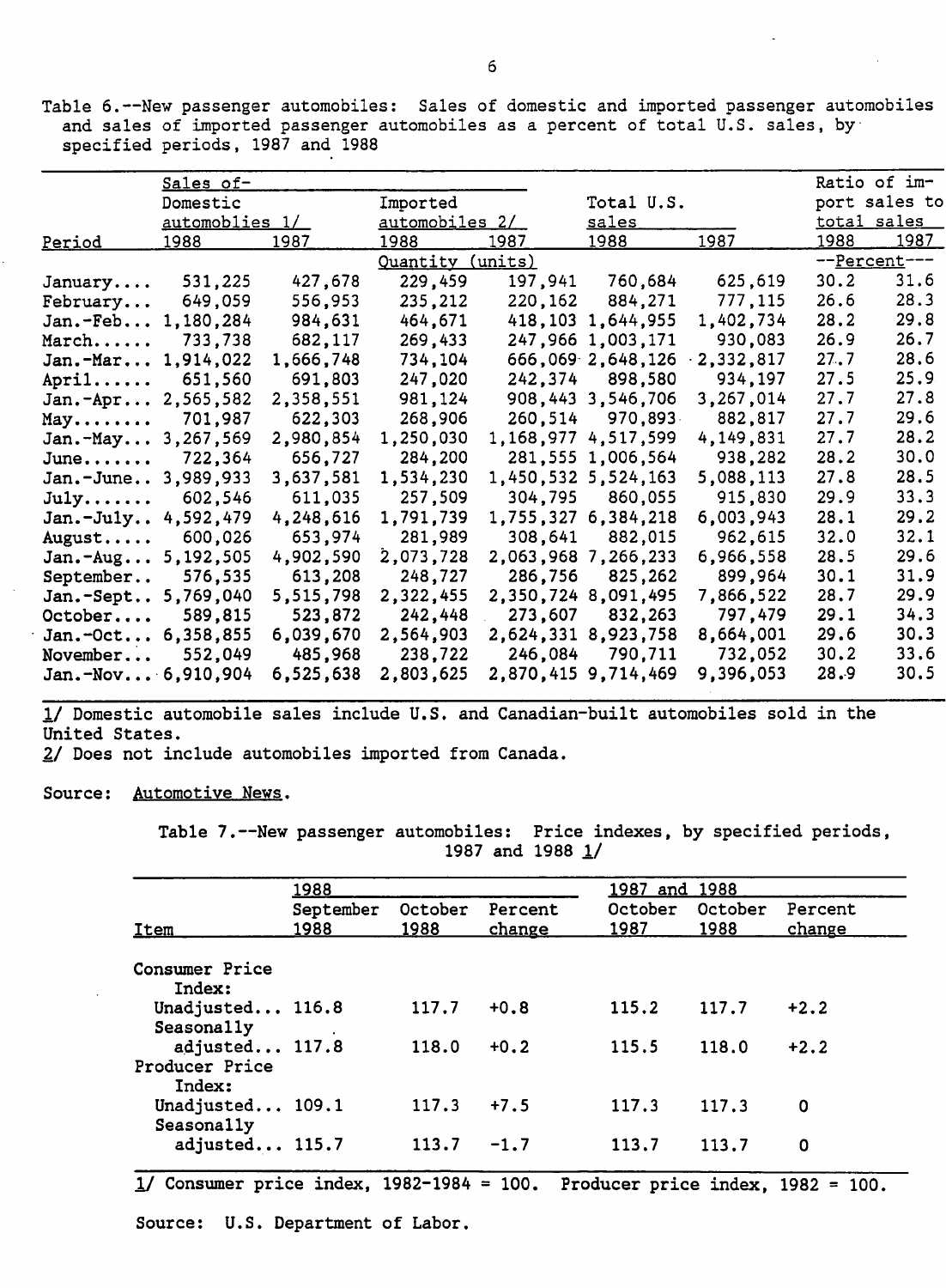Table 8.--New passenger automobiles: Retail price changes in the U.S. market during November 1988 1/

|                                               | Retail price changes                   |  |  |  |  |  |
|-----------------------------------------------|----------------------------------------|--|--|--|--|--|
| Country source/make                           | in dollars, Nov. $1988 (+ or -)$       |  |  |  |  |  |
| U.S. producers:<br>General Motors<br>Chrysler | No change.<br>No change.<br>No change. |  |  |  |  |  |
| Japanese producers:                           |                                        |  |  |  |  |  |
| Toyota Motors                                 | No change.                             |  |  |  |  |  |
| American Honda                                | No change.                             |  |  |  |  |  |
| Acura Division                                | No change.                             |  |  |  |  |  |
| Nissan                                        | No change.                             |  |  |  |  |  |
|                                               | No change.                             |  |  |  |  |  |
| European producers:                           |                                        |  |  |  |  |  |
|                                               | No change.                             |  |  |  |  |  |
| Volkswagen                                    | No change.                             |  |  |  |  |  |

 $\label{eq:2.1} \frac{1}{2}\left(\frac{1}{2}\left(\frac{1}{2}\right)^2\right)^2\left(\frac{1}{2}\left(\frac{1}{2}\right)^2\right)^2\left(\frac{1}{2}\left(\frac{1}{2}\right)^2\right)^2\left(\frac{1}{2}\left(\frac{1}{2}\right)^2\right)^2\left(\frac{1}{2}\left(\frac{1}{2}\right)^2\right)^2\right)^2.$ 

 $\ddot{\phantom{0}}$ 

1/ Average retail price change for all models.

Source: Automotive News, November 1988.

 $\sim 10^7$ 

 $\mathbb{R}^2$ 

 $\sim$   $\sim$ 

 $\ddot{\psi}$